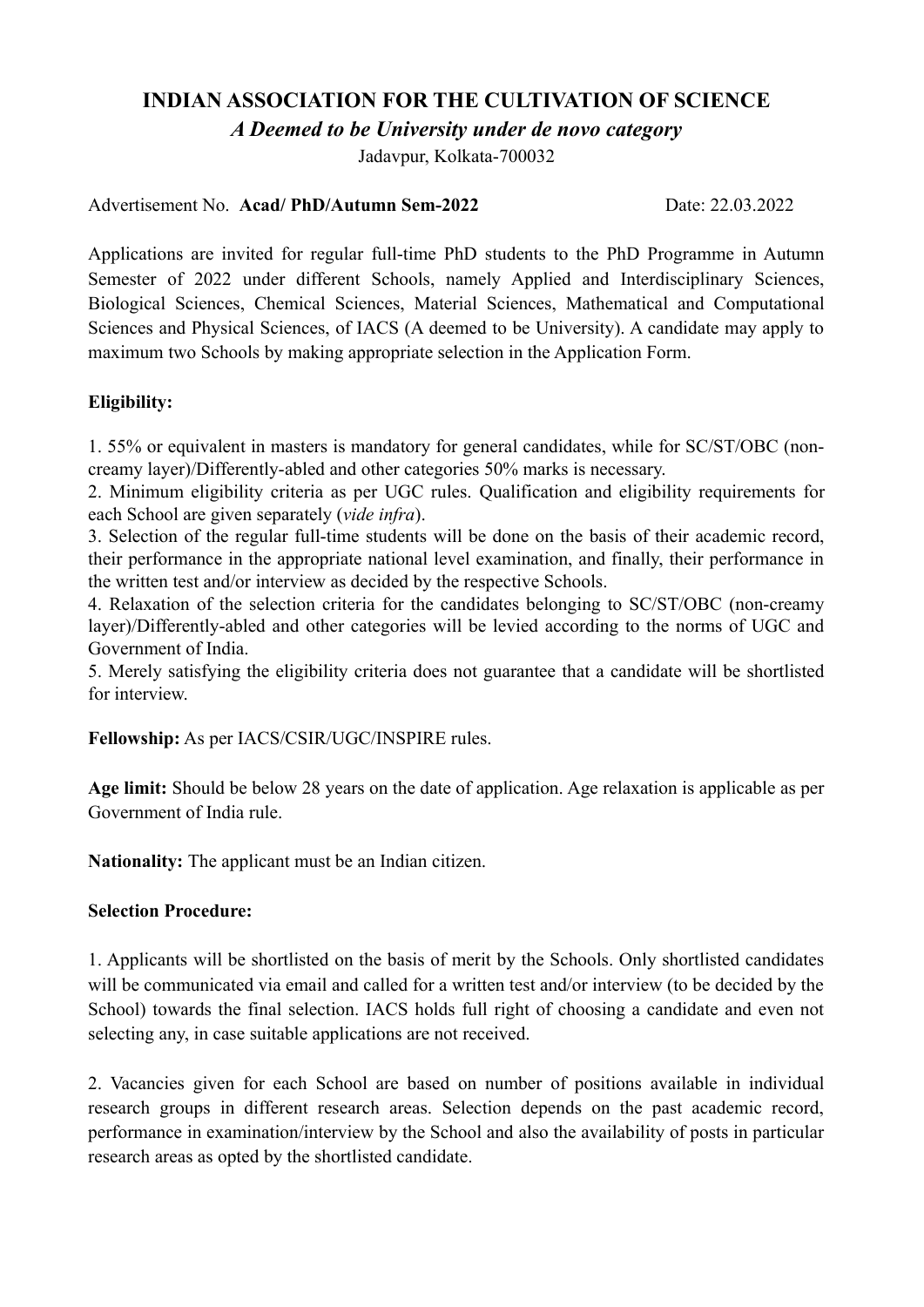**Application Procedure:** Applicants may send their application form to the Academic Office, IACS (**phdcell iacs@iacs.res.in**) along with the filled up excel file, both of which are available at <http://iacs.res.in/phd-student.html> by clicking "Application Form for admission to the PhD program" and "Synopsis of Applicant for admission to PhD program" respectively. Both documents should be send together by email (**phdcell iacs@iacs.res.in**) to the academic office by **April 19, 2022** with the subject line as "**PhD Program, IACS – Autumn Semester 2022**". Exact date and time of Admission Test/or Interview for each School will be announced on the IACS website.

#### **Last Date of Submission: April 19, 2022**

**Tentative date of interview:** During May, 2022 which is subject to change according to the decision of IACS.

For further information in this regard, please contact Academic Office (Phone: 24734971; Extn: 2219, Email: phdcell  $iacs@iacs.res.in$ ).

**Application/Examination Fees:** Rs. 1200/- (Rs. 600/- for reserved candidates) will have to be transferred electronically to the account of IACS (Name of the Account: Indian Association for the Cultivation of Science University, A/C no: 37739525415, State Bank of India, Jadavpur University Branch, Branch Code: 0093. IFSC: SBIN0000093). The electronic transfer reference number should be mentioned in the application form.

**Mode of Payment:** Payment can be made through either of the following options:

1) Directly by NEFT bank transfer if an applicant can avail Online Banking facility;

2) By depositing the amount at any SBI Counter having CBS facility.

#### **Fees to be paid:**

| Courses                                                 | Admission<br>Fee $(Rs)$ | Tuition<br>Fee $(Rs)$<br>Per<br>Annum | Other<br>Academic<br>Fee $(Rs)$ | Caution<br>Deposit (Rs)                                 | Students'<br>Emergency<br>Fund $(Rs)$ | Contributory<br>Medical<br>Scheme (Rs)<br>per Annum | Total fees to be<br>paid at the time of<br>Admission<br>(Rs) |
|---------------------------------------------------------|-------------------------|---------------------------------------|---------------------------------|---------------------------------------------------------|---------------------------------------|-----------------------------------------------------|--------------------------------------------------------------|
| PhD (Direct<br>Admission)<br>(General/OBC<br>Candidate) | 15000                   | 13800                                 | 5000                            | 10000<br>(Refundable on<br>completion of<br>curriculum) | 1000                                  | 3000                                                | 47800                                                        |
| PhD (Direct)<br>Admission) (SC/<br>ST Candidate)        | 15000                   | $\theta$                              | 5000                            | 10000<br>(Refundable on<br>completion of<br>curriculum) | 1000                                  | 3000                                                | 34000                                                        |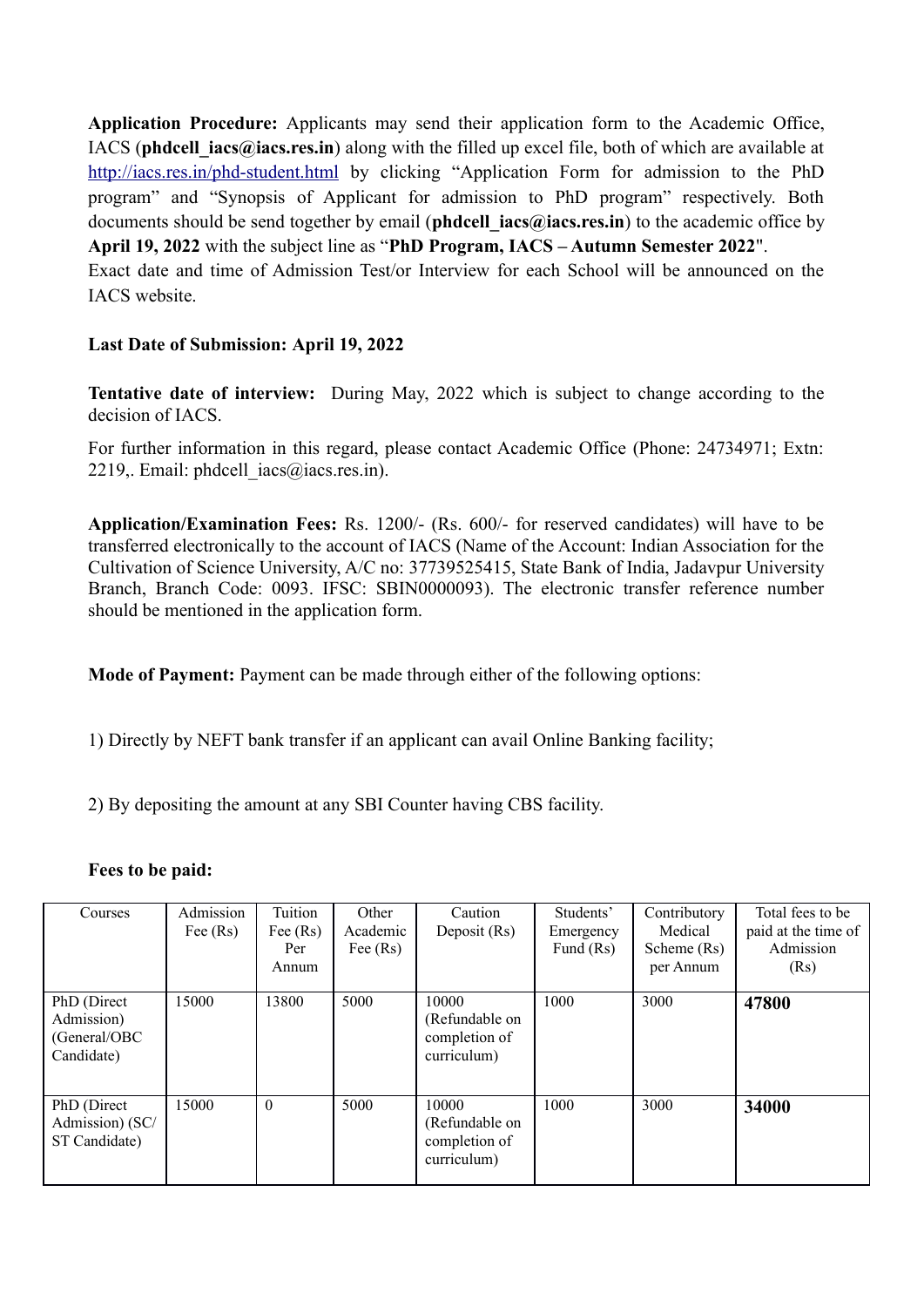**Details of the PhD positions and the qualification and eligibility details for the different Schools are given below.** 

| Number<br>of<br>vacancies | Broad Research Area (Subject Code)                                                                         | <b>Essential Qualifications</b>                                                                         |
|---------------------------|------------------------------------------------------------------------------------------------------------|---------------------------------------------------------------------------------------------------------|
| $\mathbf{1}$              | Photosensors/photodetectors using<br>perovskite nanocrystals (SAIS01)                                      | M.Sc. in Physics (Specialization: Solid<br><b>State Physics) with CSIR-NET</b>                          |
| $\mathbf{1}$              | Synthesis and characterization of<br>nanocrystals (SAIS02)                                                 | M. Sc. in Chemistry (Specialization:<br>Inorganic Chemistry) with CSIR-NET                              |
| $\mathbf{1}$              | Organic Synthesis (SAIS03)                                                                                 | M. Sc in Chemistry with CSIR-NET or<br>other fellowships.                                               |
| $\overline{2}$            | Supramolecular polymers, degradable<br>polymers and programmed<br>macromolecular assemblies (SAIS04)       | M. Sc. in Chemistry (Specialization:<br>Organic Chemistry) with CSIR-NET<br>(JRF) or other fellowships. |
| $\mathbf{1}$              | Nanofabrication for energy harvesting<br>devices (SAIS05)                                                  | M. Sc. in Physics/Chemistry with CSIR-<br>NET (JRF) or other fellowships                                |
| $\mathbf{1}$              | Design and fabrication of optoelectronic<br>devices (SAIS06)                                               | M. Sc. In Physics with CSIR-NET (JRF)<br>or other fellowships                                           |
| $\overline{2}$            | Optoelectronic Devices: OLEDS/LASER<br>devices and physics of various<br>photophysical properties (SAIS07) | M.Sc. in Physics / Chemistry with CSIR-<br>NET (JRF) or other fellowships                               |
| $\mathbf{1}$              | Novel materials design, development and<br>photophysical characterization of TADF<br>materials (SAIS08)    | M.Sc. in Chemistry with CSIR-NET (JRF)<br>or other fellowships                                          |
| $\mathbf{1}$              | Polymer and Supramolecular Chemistry<br><b>(SAIS09)</b>                                                    | M. Sc. in Chemistry with CSIR-NET<br>(JRF) or other fellowships                                         |
| $\mathbf{1}$              | Structure-property relations of polymers<br><b>(SAIS10)</b>                                                | M. Sc. in Chemistry with CSIR-NET<br>(JRF) or other fellowships                                         |

### **School of Applied and Interdisciplinary Sciences (SAIS)**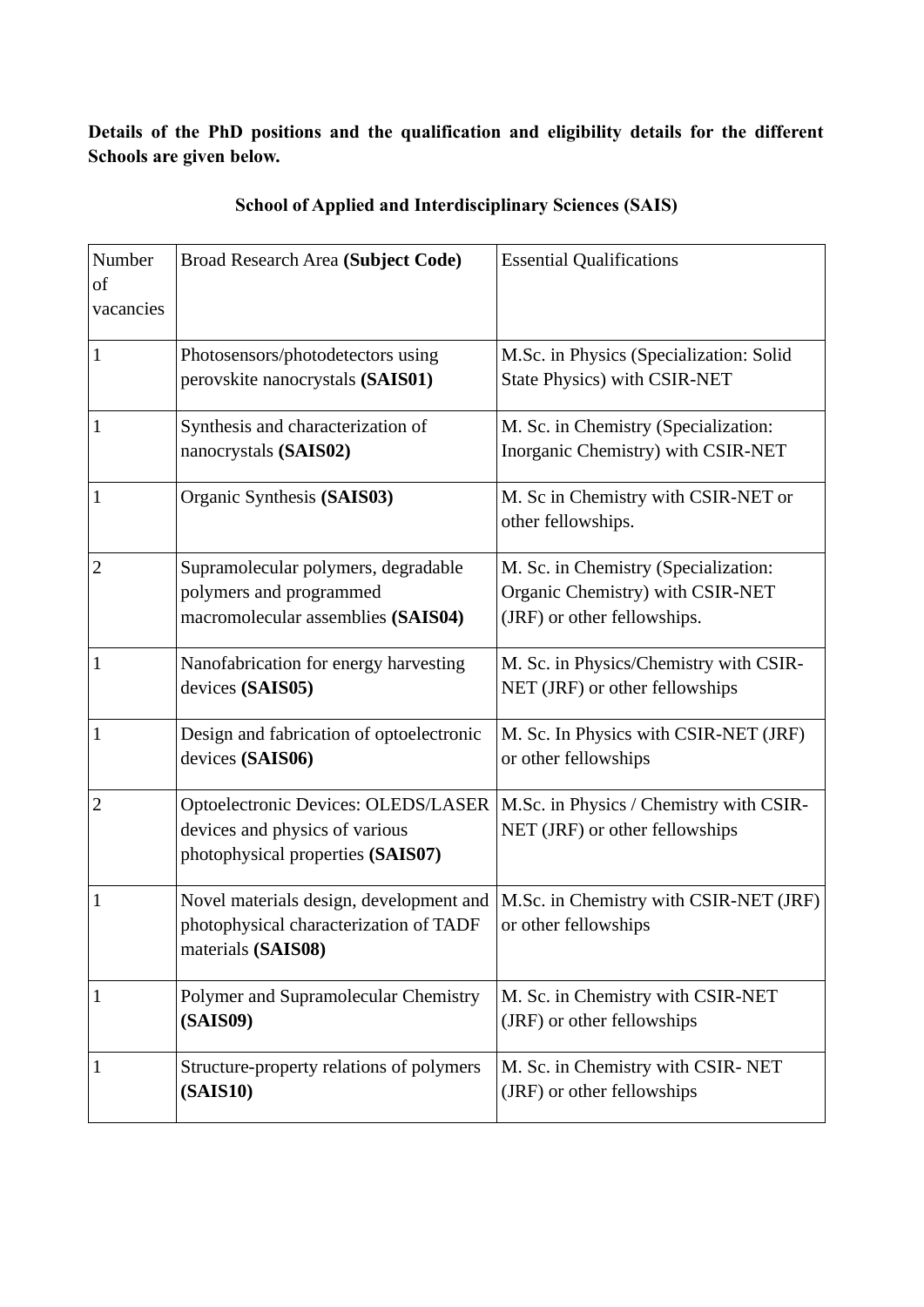| Number<br>of<br>vacancies | Broad Research Area (Subject Code)                                                                          | <b>Essential qualifications</b>                                                                                                                                                          |
|---------------------------|-------------------------------------------------------------------------------------------------------------|------------------------------------------------------------------------------------------------------------------------------------------------------------------------------------------|
| $1 - 2$                   | Self-assembling Peptides: From<br>Synthesis to Application (SBS01)                                          | M.Sc. In Chemistry/Biochemistry,<br>material science/applied and<br>interdisciplinary science. The candidate<br>must have own fellowship (CSIR/UGC)<br>and others) NET/INSPIRE qualified |
| $1 - 2$                   | Bio-Organic Chemistry/Biomedicine<br>(SBS02)                                                                | M.Sc. in Chemistry/Biochemistry; The<br>candidate must have own fellowship<br>(CSIR/UGC and others)                                                                                      |
| $1+1$                     | Biology (Cancer/coagulation Biology)<br>and Organic Chemistry (Synthesis of<br>Bioactive molecules) (SBS03) | M.Sc. In Biology/ Organic Chemistry. The<br>candidate must have own fellowship.                                                                                                          |
| 2                         | Cell biology/ Biophysics (SBS04)                                                                            | M.Sc. in Biology/Physics. The candidate<br>must have own fellowship, CSIR/UGC<br>and others                                                                                              |

# **School of Chemical Sciences (SCS)**

| Number<br>of<br>vacancies | Broad Research Area (Subject Code) | <b>Essential Qualifications</b>                                              |
|---------------------------|------------------------------------|------------------------------------------------------------------------------|
| 18                        | Physical Chemistry (SCS01)         | M.Sc. In Chemistry or Physics preferably<br>with CSIR/UGC/INSPIRE fellowship |
| 9                         | Organic Chemistry (SCS02)          | M.Sc. In Chemistry preferably with CSIR/<br>UGC/INSPIRE fellowship           |
| 16                        | Inorganic Chemistry (SCS03)        | M.Sc. In Chemistry preferably with CSIR/<br>UGC/INSPIRE fellowship           |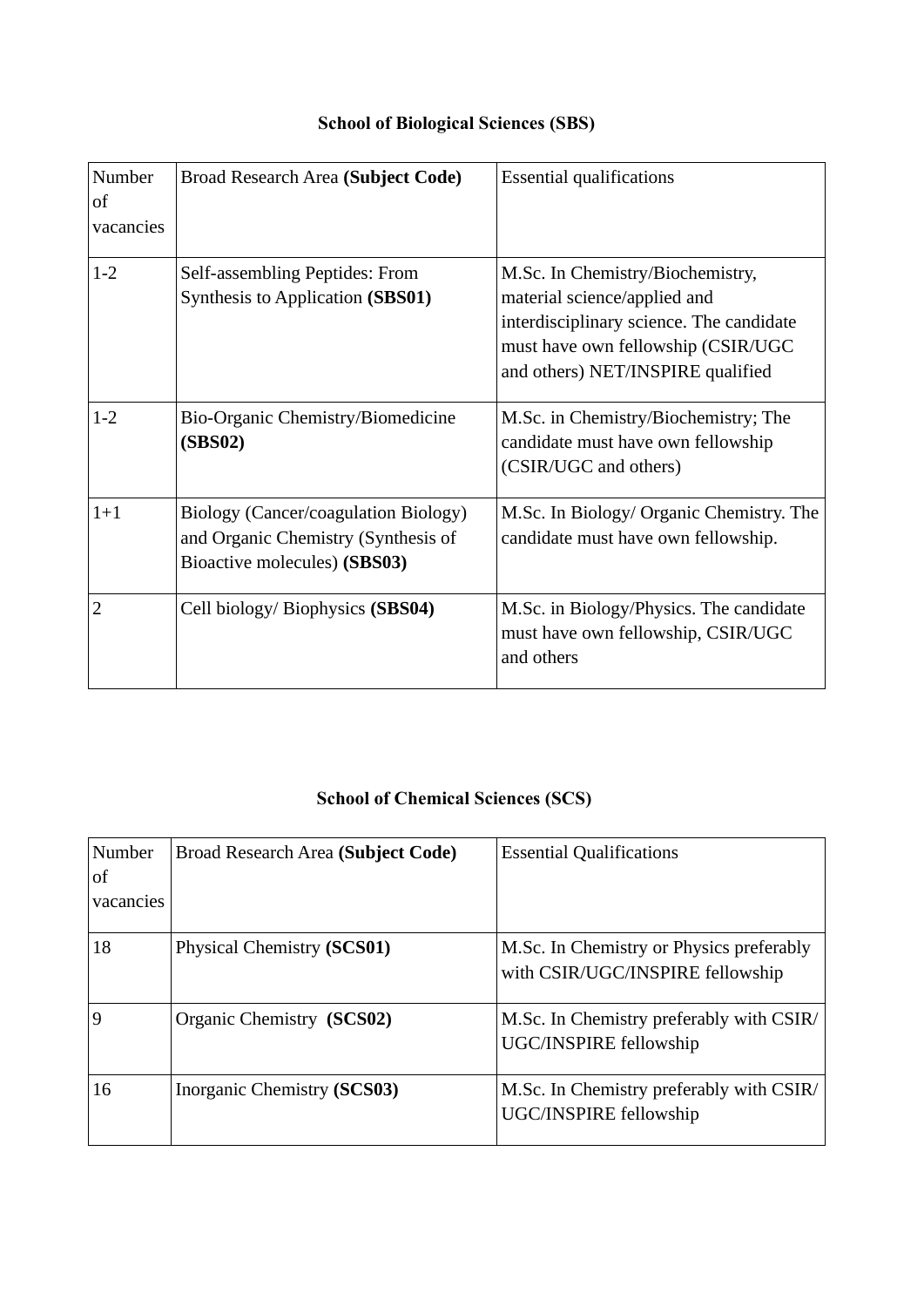### **School of Material Sciences (SMS)**

| Number<br>of<br>vacancies | Broad Research Area (Subject Code)                                                                       | <b>Essential Qualifications</b>                                                                           |
|---------------------------|----------------------------------------------------------------------------------------------------------|-----------------------------------------------------------------------------------------------------------|
| $\mathbf{1}$              | <b>Broadband Photodetectors (SMS01)</b>                                                                  | JRF Fellow with Masters in<br>Physics/Chemistry/Materials<br>Science/Nanoscience/Electronics              |
| $\overline{1}$            | Photo/electrochemical Green H <sub>2</sub><br>generation (SMS02)                                         | JRF Fellow with Masters in<br>Physics/Chemistry/Materials<br>Science/Nanoscience                          |
| $\mathbf{1}$              | Selective Electrochemical CO <sub>2</sub> reduction<br><b>(SMS03)</b>                                    | JRF Fellow with Masters in<br>Physics/Chemistry/Materials<br>Science/Nanoscience/Electronics              |
| $\mathbf{1}$              | Supercapacitors (SMS04)                                                                                  | JRF Fellow with Masters in<br>Physics/Chemistry/Materials<br>Science/Nanoscience/Electronics              |
| $\overline{2}$            | Nanobiotechnology (SMS05)                                                                                | M.Sc. In<br>Chemistry/Biochemistry/Materials<br>Science/Interdisciplinary Science with<br><b>NET/GATE</b> |
| $\mathbf{1}$              | <b>Experimental Condensed Matter Physics</b><br>on Quantum Materials (SMS06)                             | M.Sc. In Physics with<br><b>CSIR/UGC/INSPIRE</b>                                                          |
| $\mathbf{1}$              | Polymer Science (SMS07)                                                                                  | M. Tech in Materials Science, GATE<br>qualified                                                           |
| $\overline{2}$            | (i) Optoelectronic materials & devices (ii)<br>Solid state Batteries & Supercapacitors<br><b>(SMS08)</b> | M.Sc. In Physics/ Chemistry with CSIR/<br><b>UGC/INSPIRE</b>                                              |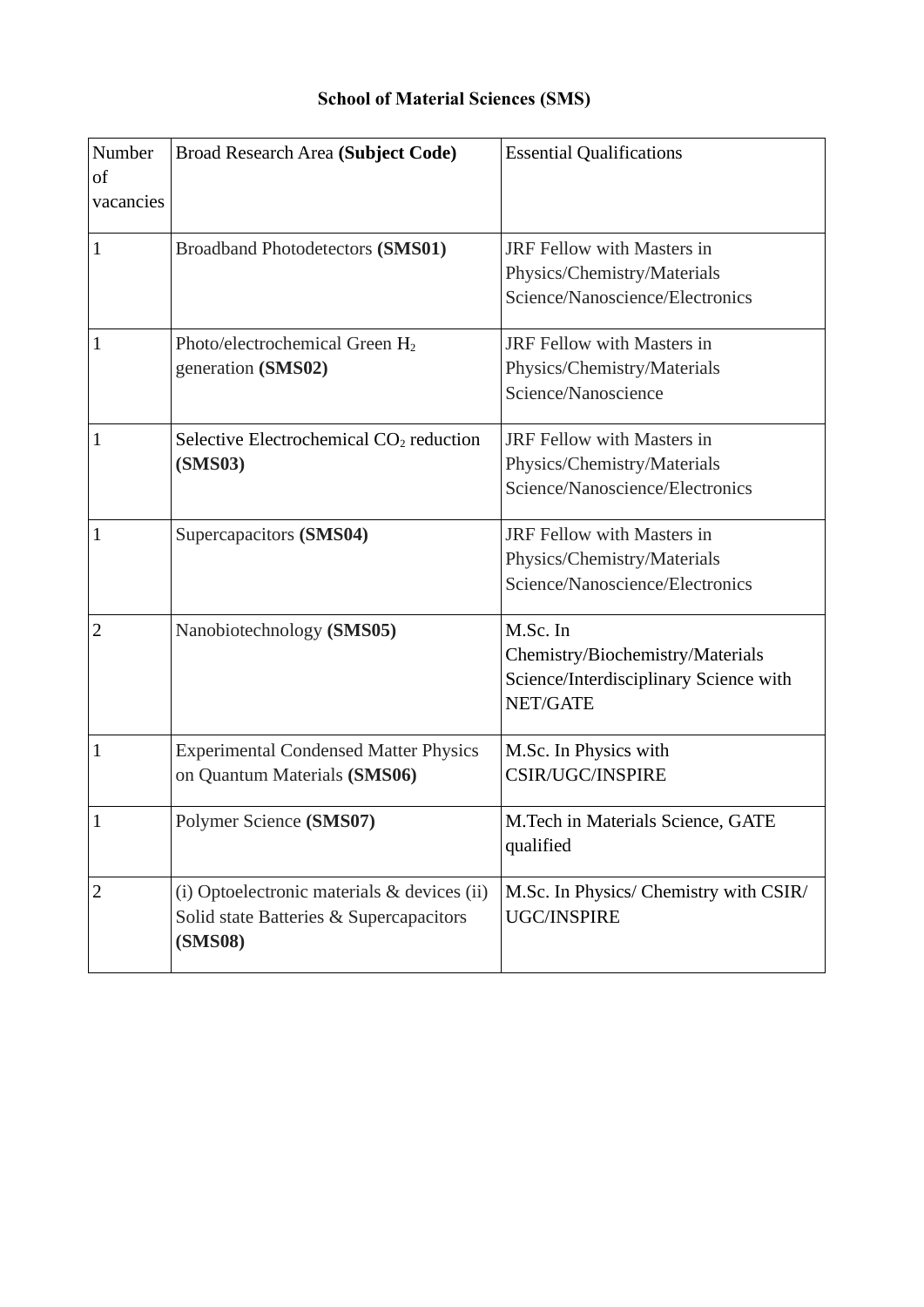# **School of Mathematical and Computational Sciences (SMCS)**

| Number<br>of<br>vacancies | Broad Research Area (Subject Code)                                                                                            | <b>Essential Qualifications</b>                                                                                                                          |
|---------------------------|-------------------------------------------------------------------------------------------------------------------------------|----------------------------------------------------------------------------------------------------------------------------------------------------------|
|                           | Computational study of reaction<br>mechanisms related to material industry,<br>atmosphere, biology and<br>toxicology (SMCS01) | M.Sc. In Physical Chemistry<br>(CSIR/UGC qualified)                                                                                                      |
|                           | Natural language processing, Deep learning   M.Sc./M.Tech in Computer<br>(SMCS02)                                             | Science/Mathematics &<br>Computing/Computer Science and<br>Engineering/Computer Science and<br>Technology/Information Technology.<br>NET/GATE qualified. |

### **School of Physical Sciences (SPS)**

| Number<br>of<br>vacancies | Broad Research Area (Subject Code)                                                                                      | <b>Essential Qualifications</b>                                                           |
|---------------------------|-------------------------------------------------------------------------------------------------------------------------|-------------------------------------------------------------------------------------------|
| 1                         | Theory of superconductivity and<br>superfluidity (SPS01)                                                                | M.Sc. in Physics. Only CSIR NET<br>qualified candidates should apply.                     |
| $\overline{2}$            | Experimental condensed matter physics<br>(low dimensional systems, magnetism,<br>superconductivity etc) (SPS02)         | M.Sc. in Physics with CSIR/ INSPIRE<br>fellowship                                         |
| $2 - 3$                   | <b>Theoretical and Computational Condensed</b><br>Matter Physics: Electronic Structure of<br>Quantum Matter (SPS03)     | M.Sc. in Physics with<br>CSIR/UGC/INSPIRE/GATE (Rank <<br>150)/JEST (Rank<100) fellowship |
| $\overline{2}$            | <b>Experimental Condensed Matter Physics</b><br>(Multiferroics or Topological Insulators or<br>Thermoelectrics) (SPS04) | M.Sc. in Physics with<br>CSIR/UGC/INSPIRE fellowship                                      |
| 2                         | Condensed matter experimental physics of<br>multifunctional semiconductors (SPS05)                                      | M.Sc. in Physics with NET CSIR/<br>UGC/INSPIRE fellowship                                 |
| $\overline{2}$            | Semiconductor Device physics, Raman<br>spectroscopy (SPS06)                                                             | M.Sc. in Physics with NET CSIR/UGC                                                        |